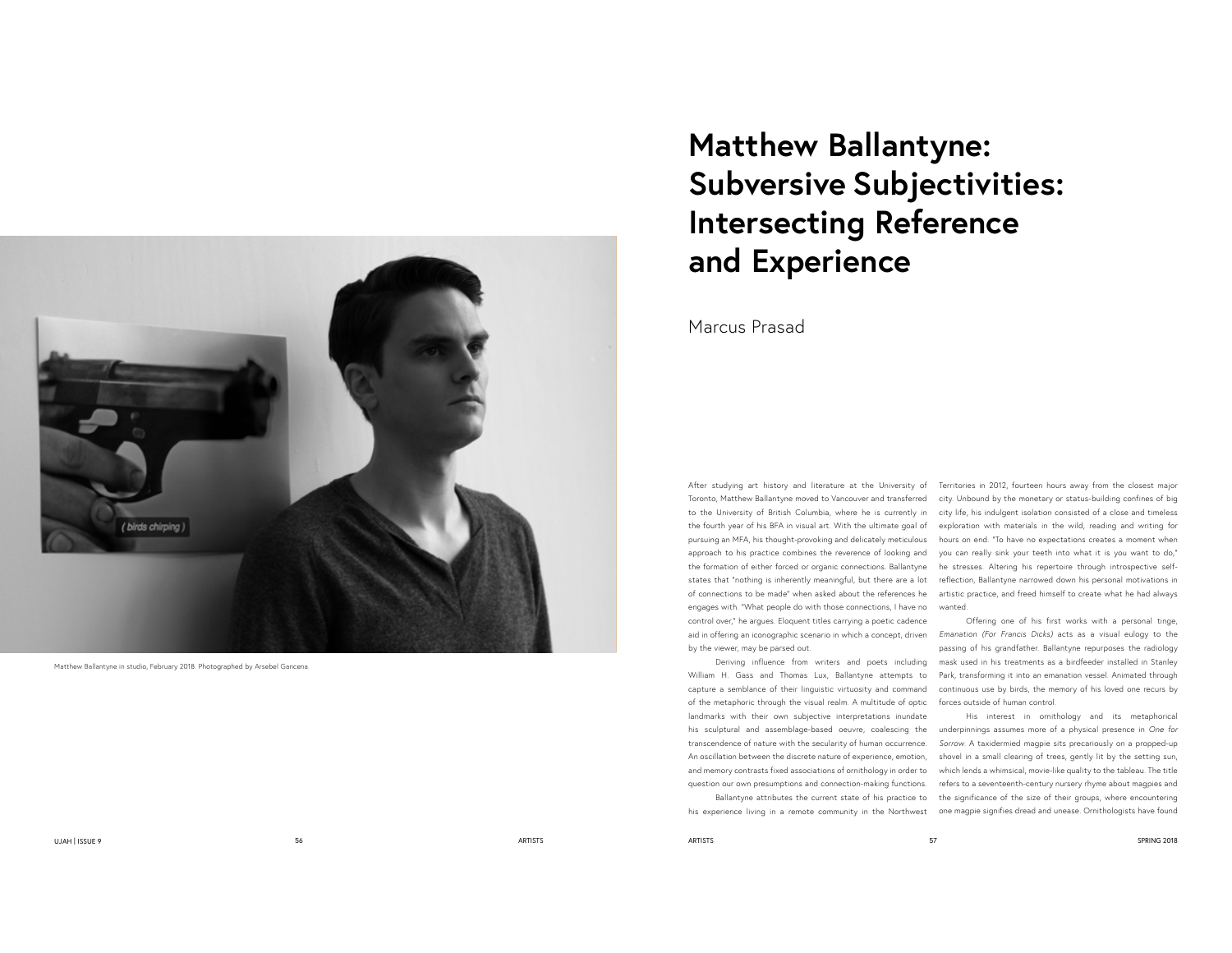$\overline{8}$ 



ARTISTS

ARTISTS

SPRING 2018 ARTISTS

SPRING 2018

 $\frac{6}{3}$ 



*Convalescent Swallow*, photograph, 2017. Image provided by Ballantyne.

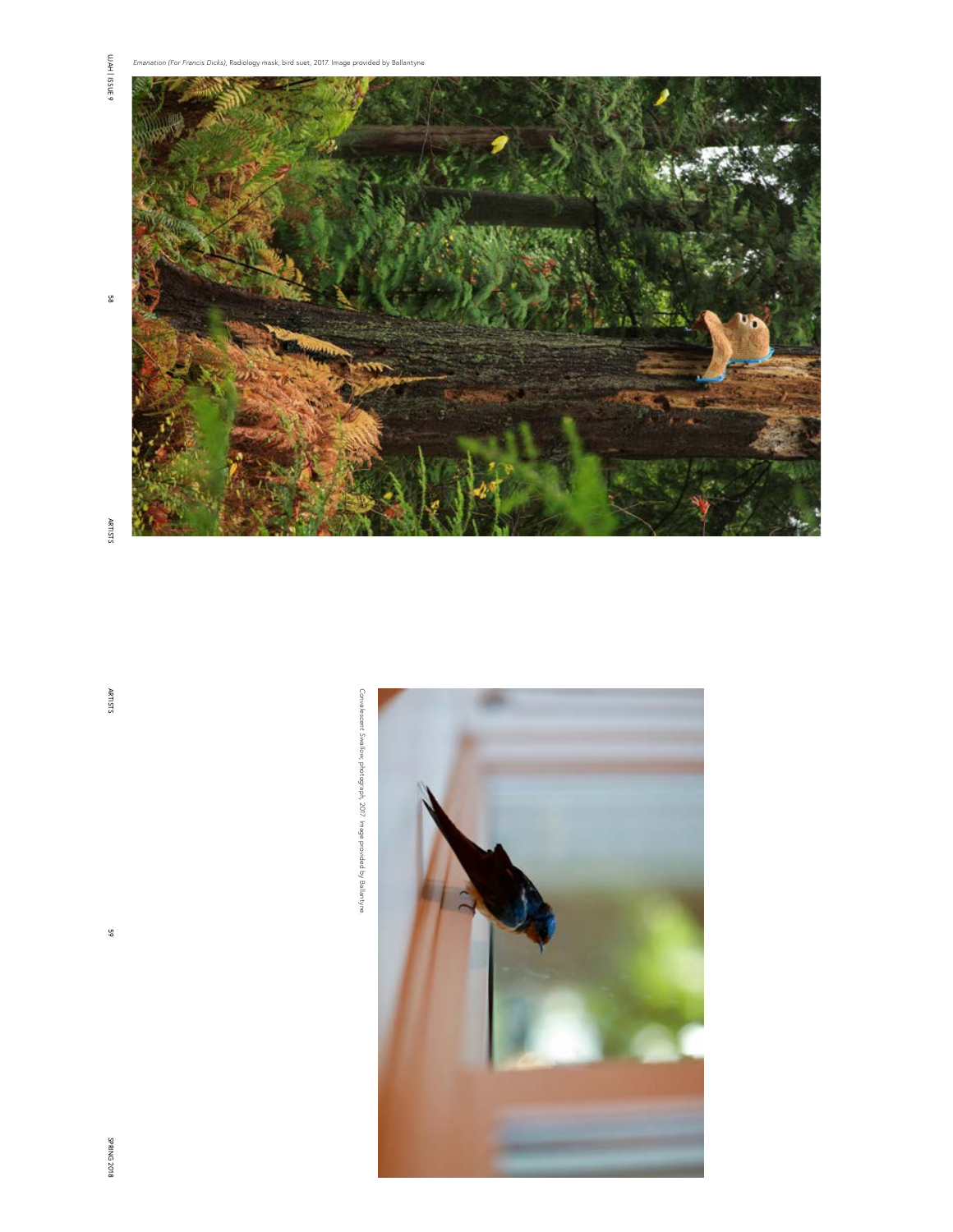



*Vestment,* Kevlar ply from RCMP body armour, shot 6 times, embroidered text, 2017. Photographed by Arsebel Gancena.

Left: Vestment detail , Kevlar ply from RCVP body amraur, shot 6 times, entordered text, 2017. Photographed<br>by Areabel Gancena. *Vestment* detail, Kevlar ply from RCMP body armour, shot 6 times, embroidered text, 2017. Photographed by Arsebel Gancena.

ARTISTS

**PUAH | ISSUE 9** 

 $\infty$ 

SPRING 2018 ARTISTS

SPRING 2018

 $\overline{\mathcal{E}}$